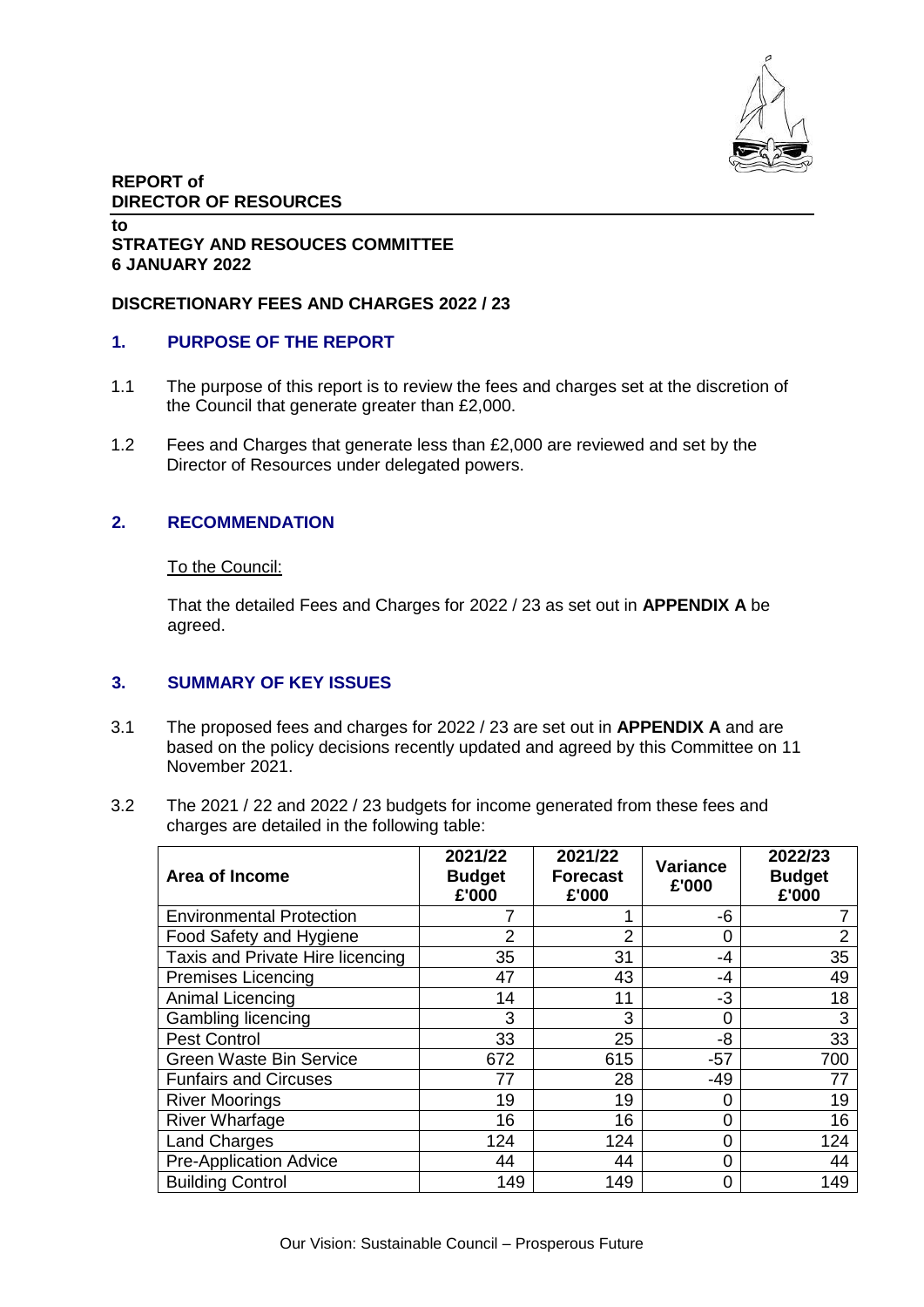| Area of Income               | 2021/22<br><b>Budget</b><br>£'000 | 2021/22<br><b>Forecast</b><br>£'000 | <b>Variance</b><br>£'000 | 2022/23<br><b>Budget</b><br>£'000 |
|------------------------------|-----------------------------------|-------------------------------------|--------------------------|-----------------------------------|
| Cemeteries                   | 139                               | 139                                 |                          | 139                               |
| <b>Town Centre Car Parks</b> | 1,284                             | 1,184                               | $-100$                   | ,284                              |
| Parks sports pitches         | 8                                 | 8                                   |                          |                                   |
| <b>Beach Huts</b>            | 36                                | 18                                  | $-18$                    | 36                                |
| Splash Park                  | 110                               | 55                                  | $-55$                    | 110                               |
|                              | 2,819                             | 2,515                               | $-304$                   | 2,854                             |

- 3.3 The table shows the loss of income from fees and charges i.e. expected to be down on budget by £336k in 2021 / 22. (Income was down £632,000 in 2020 / 21). This, again, is due to reduced activity caused by the Covid 19 pandemic rather than the fees and charges rates themselves.
- 3.4 **APPENDIX A** is a schedule of all 2022 / 23 fees and charges compared to the current fees and charges.
- 3.5 To assist in identifying and understand the changes, a summary of these is available at **APPENDIX B**.
- 3.6 The inflationary and above inflation increases are reflected in the higher licensing fee budgets above however the uncertainty around building and planning volumes, and leisure related attractions means these income budgets have not been increased.
- 3.7 The replacement charges and new charges have led to animal licensing budgets have increased but, again, ongoing uncertainty around car parking habits means these income budgets also remain the same for 2022 / 23.
- 3.8 The higher demands on garden waste have led to the increase in the green waste bin budget rather than an increase in fees. However some of the subscriptions received this year partly relate to next financial year. Hence the underachievement this financial year.
- 3.9 All other fees and charges income budgets reflecting no change in the fees and charges schedule.
- 3.10 The total income in the table excludes those generated from statutory fees and charges.

## **4. CONCLUSION**

4.1 The Discretionary Fees and Charges be updated in accordance with the agreed policies.

# **5. IMPACT ON STRATEGIC THEMES**

- 5.1 The Discretionary Fees and Charges are a vital element of the overall sources of funding to the Council to deliver its services and achieve its goals.
- 5.2 The fees and charges are linked to the to all three Strategic Themes Place, Community and Prosperity.